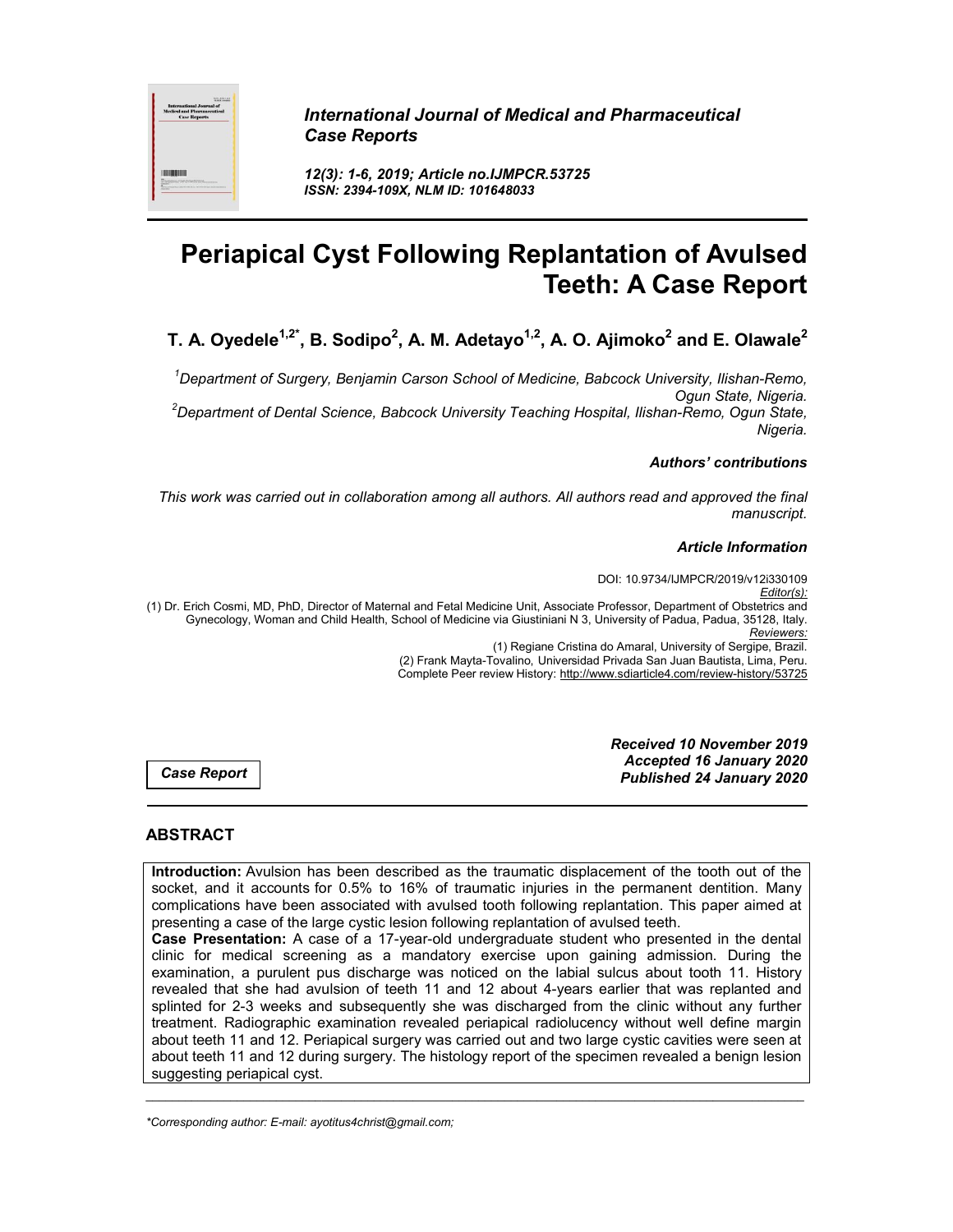**Conclusion:** There is the need for adequate follow-up and monitoring of replanted teeth the following avulsion to arrest any complication that might arise from the procedure. Also, the importance of endodontic treatment following replantation of the avulsed tooth cannot be overemphasized.

*Keywords: Avulsion; periapical cyst; replantation; trauma.*

## **1. INTRODUCTION**

Avulsion has been described as the traumatic displacement of the tooth totally out of the socket and it accounts for 0.5% to 16% of traumatic injuries in the permanent dentition [1,2]. Avulsion of permanent teeth occurs most often in children between 7 to 9 years of age [1], an age when the relatively resilient alveolar bone provides only minimal resistance to extrusive forces. An avulsion is seen following trauma to the teeth from falls, traffic accidents, fights, sports injuries, bicycle accidents, assault, child abuse and other collisions [3,4,5]. The maxillary central incisors are the teeth most commonly affected, with the incidence greater in males [3,4] because of their relative propensity for physical activities.

Re-implantation is the treatment of choice for avulsion [4,6] but is however not recommended for deciduous incisors due to the attendant risk to the permanent successors [7]. Survival of the tooth after re-implantation depends on the extraalveolar period [8,9], extra-alveolar dry time, storage medium, type of splint used, the period of endodontic treatment, medications prescribed, oral hygiene, and patient's general health condition [10]. The single most important factor to ensure a favourable outcome after replantation is the speed with which the tooth is replanted [11], with the optimal result seen if the tooth is reimplanted within 30 minutes following avulsion. Choice of treatment is related to the maturity of the root (open or closed apex) and the condition of the periodontal ligament cells. For matured teeth with closed apices, endodontic treatment is indicated with the implantation, for immature teeth with open apices however, the goal for<br>replanting is to allow for possible replanting is to allow for revascularization of the pulp space. If that does not occur, root canal treatment may be recommended [10].

Following replantation of teeth, two main complications may occur, periodontal attachment damage and pulpal necrosis [11]. Where there is no subsequent infection, severe damage to the periodontal ligament – by the trauma itself, by unphysiologic storage conditions or by inadequate handling – will result in ankylosis and replacement resorption. In all mature replanted teeth and most teeth with an immature root stage, pulp necrosis will occur with sequelae of periapical pathology, get infected and may cause inflammatory root resorption. [12] Consequently replanted teeth should be monitored by frequent controls during the first year, and subsequently yearly [10].

In this report, we present a case of large infected periapical cyst following reimplanted avulsed upper Centrals without endodontic treatment after four years of replantation.

# **2. CASE PRESENTATION**

A 17-year-old undergraduate student presented in the dental clinic for a medical and dental screening, a mandatory exercise for new students entering into the institution. During the intra-oral examination, purulent discharge was noticed on the upper labial sulcus about tooth number 11 (Fig. 1).



#### **Fig. 1. Presurgical clinical photography showing purulent pus discharge from sinus about tooth 11**

On further enquiry, the patient gave a history of trauma about four years before presentation, which resulted in avulsion of teeth numbers 11 and 21. She claimed she presented at a dental clinic about 30 minutes after the incidence with the teeth wrapped in a clean handkerchief. At the dental clinic, the attending dentist replanted the teeth and splinted the teeth for about 2-3 weeks.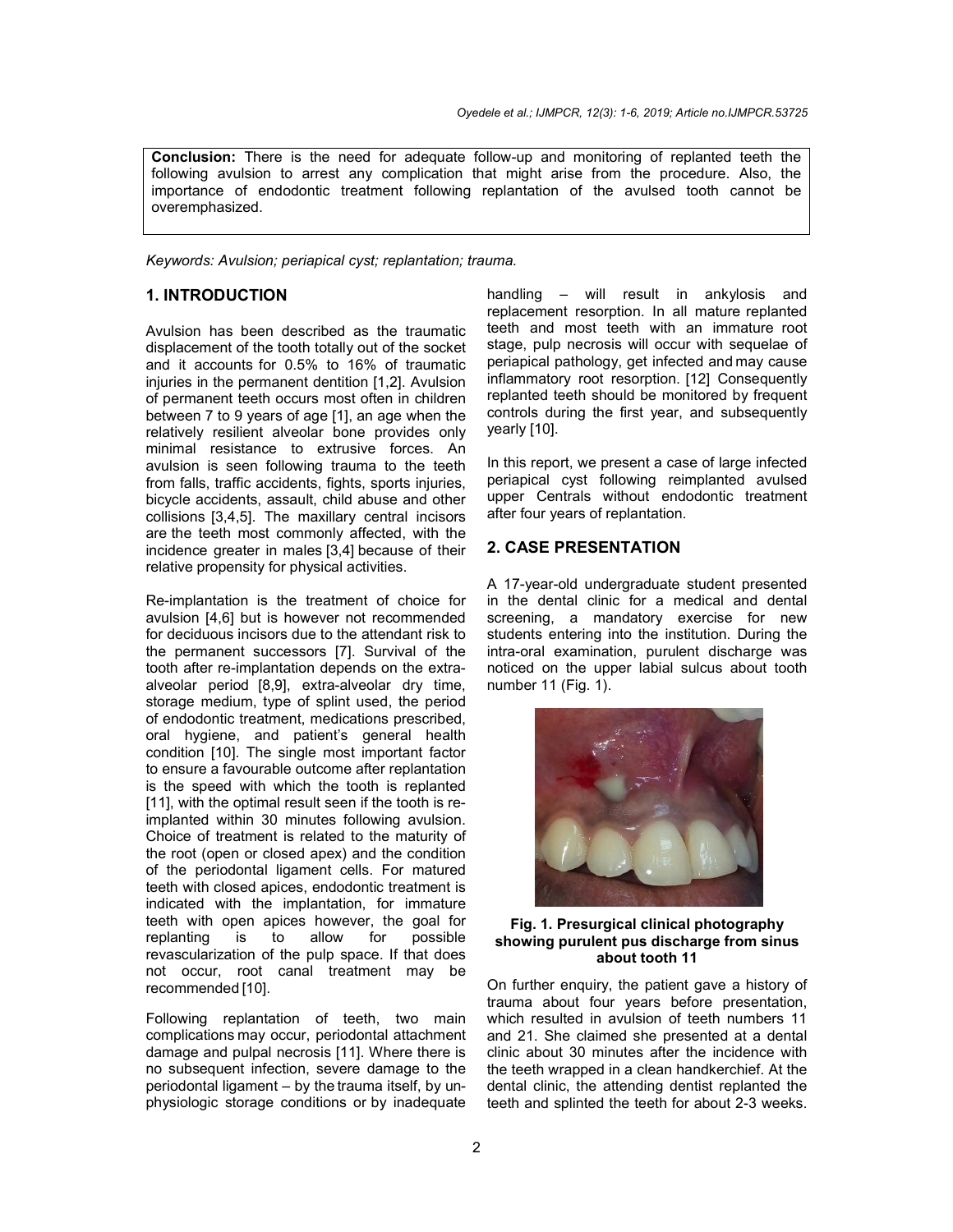*Oyedele et al.; IJMPCR, 12(3): 1-6, 2019; Article no.IJMPCR.53725*



**Fig. 2. Presurgical radiograph showing an ill-defined radiolucency around the roots of tooth 11 and 21**



**Fig. 3. Intraoperative clinical photograph before the cystic enucleation**



**Fig. 4. Intraoperative clinical photograph showing one of the cystic cavity (empty) and second cavity with the cyst**



**Fig. 5. Intraoperative clinical photograph showing two large cystic cavities**

The splint was subsequently removed and nothing further was done.

The patient reported having occasional pain and swelling in association to the replanted teeth for more than a year but had not sought any intervention. She also complained of purulent foul-smelling discharge from the teeth.

On further examination; there was an incompetent lip seal but no limitation in mouth opening. Intra-orally, the oral hygiene was good and there was no halitosis. The molar relationship was Angle's class 1 molar relationship, however, there was increased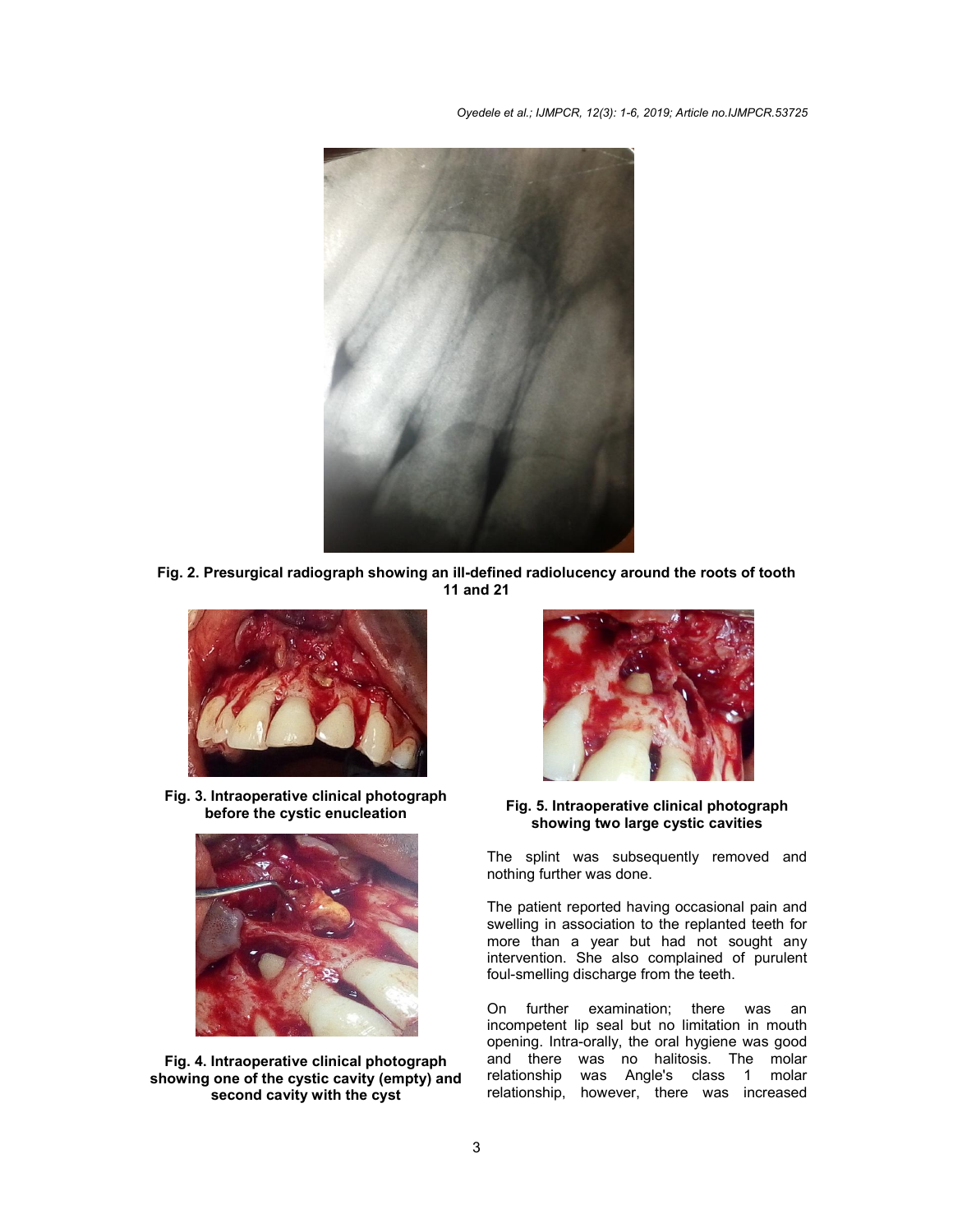overjet of about 4.5 mm. All the permanent teeth except third molars were present in the mouth; there was no carious lesion. There was grade 1 mobility of teeth numbers 11 and 12. There was overjet of about 4.5 mm. All the permanent teeth except third molars were present in the mouth;<br>there was no carious lesion. There was grade 1<br>mobility of teeth numbers 11 and 12. There was<br>no discolouration of the affecte they were slightly tender to percussion. Sensibility test to ice stick did not yield any positive response.

A provisional diagnosis of infected periapical cyst was made and a periapical radiograph of teeth numbers 11 and 12 was taken. The periapical radiograph showed apical radiolucency with no well-defined border (Fig. 2). A definitive diagnosis of the infected periapical cyst was made and the patient was planned for periapical surgery with cystic enucleation. graph showed apical radiolucency with no<br>defined border (Fig. 2). A definitive<br>nosis of the infected periapical cyst was<br>e and the patient was planned for periapical<br>ery with cystic enucleation.<br>wing periapical surgery, tw

Following periapical surgery, two large cystic masses were removed from two different cystic cavities (Figs. 3, 4, 5). Root canal treatment was carried out on teeth numbers 11 and 21, and the canals obturated with qutta-percha. The canals obturated with gutta-percha. cavities (Figs. 3, 4, 5). Root canal treatment was<br>carried out on teeth numbers 11 and 21, and the<br>canals obturated with gutta-percha. The<br>postoperative radiograph was taken (Fig. 6) and the patient was monitored daily for the first three days and then a week after the suture was removed and adequate healing of the surgical site was achieved.

The specimen removed from the surgical site The specimen removed from the surgical site<br>was subjected to histological examination to ensure that there were no malignant changes.

tissue markedly infiltrated by acute and chronic inflammatory cells (mainly neutrophils and lymphocyte), and thin-walled vascular channels. The findings were consistent with an infected periapical cyst. The histologic report showed fibro-collagenous sue markedly infiltrated by acute and chronic<br>flammatory cells (mainly neutrophils and<br>mphocyte), and thin-walled vascular channels.<br>he findings were consistent with an infected<br>eriapical cyst.<br>**DISCUSSION**<br>nis report demo

# **3. DISCUSSION**

in min. All the permanent teeth the histologic report showed fibron the swere present in the modit). There was grade 1 inflammatory cells (mainly neuthors is used). There was grade 1 inflammatory cells (mainly neuthors in This report demonstrates a complication that can occur if endodontic treatment is not carried out following reimplantation of an avulsed tooth with a closed apex. Inflammatory root respiration its sequelae are a fairly common complication after replantation of an avulsed tooth. The case is however unique in that because the patient was not followed up, there was ample time for the formation of a periapical cyst before the patient presented at the clinic. Retrospectively, the teeth became necrotic and subsequent bacterial contamination of the root canals, along with the continuous presence of noxious stimuli, led to the formation of a granuloma at the r region. Eventually, there was cystic degeneration of the aforementioned granuloma. To prevent this kind of complication, the consensus is to do a root canal therapy after replantation [10,11,12], the ideal time to begin treatment is 7 7–10 days post-replantation [10]. Extraoral endodontic treatment before reimplantation is not advocated because of the potential additional damage to the periodontal ligament by prolonged sequelae are a fairly common complication<br>or replantation of an avulsed tooth. The case<br>nowever unique in that because the patient<br>s not followed up, there was ample time for<br>formation of a periapical cyst before the<br>ent p there was cystic degeneration<br>ned granuloma. To prevent<br>:ation, the consensus is to do



**Fig. 6. Immediate post post-operative radiograph showing a root-filled**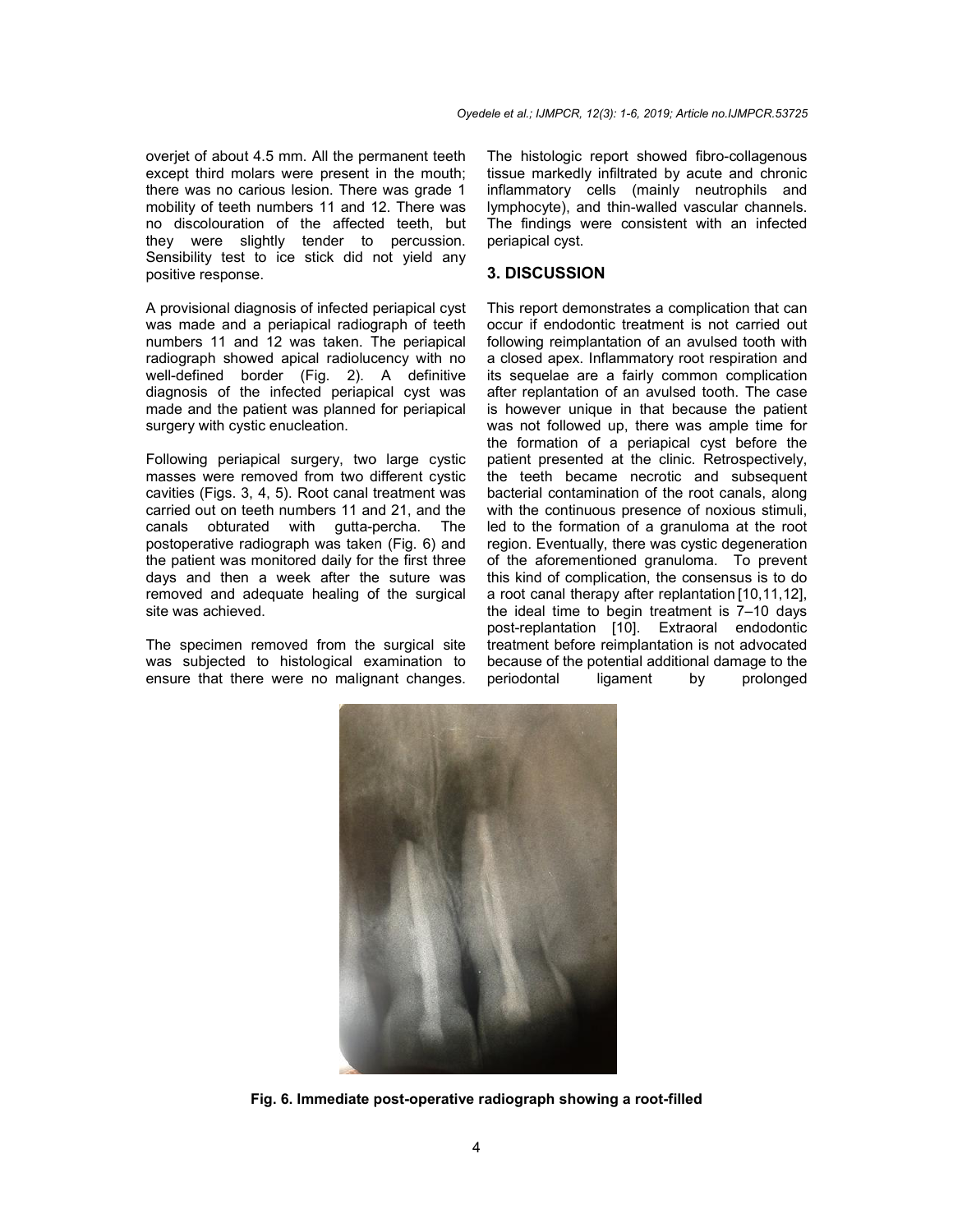*Oyedele et al.; IJMPCR, 12(3): 1-6, 2019; Article no.IJMPCR.53725*



**Fig. 7. 2-month post-operative radiograph showing remarkable bone healing**

extraoral period, by extraoral root filling procedures, as well as by the root filling materials themselves [12]. Also, the need for adequate follow-up and monitoring of implanted teeth cannot be over-emphasized. If the patient had been monitored, appropriate interventions could have been carried out to prevent the formation of a periapical cyst.

# **4. THE RELEVANCE OF THIS STUDY TO THE CLINICIAN**

- This will help the clinician to make an informed decision on replanted avulsed teeth.
- Help in the proper management of avulsed tooth.

# **5. CONCLUSION**

This study demonstrates the importance of early endodontic treatment in replanted avulsed permanent teeth. This will help to prevent the attendant post-replantation complication and ensure good prognosis for the replanted teeth.

# **CONSENT**

As per international standard or university standard, written patient consent has been collected and preserved by the author(s).

#### **ETHICAL APPROVAL**

As per international standard or university standard, written ethical approval has been collected and preserved by the author(s).

# **ACKNOWLEDGEMENT**

The authors would like to acknowledge the cooperation of the patient and for the given consent to publish this case.

#### **COMPETING INTERESTS**

Authors have declared that no competing interests exist.

# **REFERENCES**

- 1. Andreasen JO, Andreasen FM. Textbook and colour atlas of traumatic injuries to the teeth. Copenhagen: Munksgaard. 1993; 151-177.
- 2. Jain S, Agarwal V, Gupta AK, Prabhakar P. Replantation of Immature Avulsed Teeth with Prolonged Extraoral Dry Storage: A Case Report. International Journal of Clinical Pediatric Dentistry. 2012;5(1):68.
- 3. Karayilmaz H, Kirzioglu Z, Gungor OE. Aetiology, treatment patterns and longterm outcomes of tooth avulsion in children and adolescents. Pak J Med Sci. 2013; 29(2):464-468.

Available:http://dx.doi.org/10.12669/pjms.2 92.3283

4. SY Cho. Dental luxation and avulsion injuries in Hong Kong primary school children. Hong Kong Med J. 2015;21: 339-44.

DOI: 10.12809/hkmj144433

5. Guedes OA, Borges ÁH, Bandeca MC, de Araújo Estrela CR, de Alencar AG, Estrela C. Analysis of 261 avulsed permanent